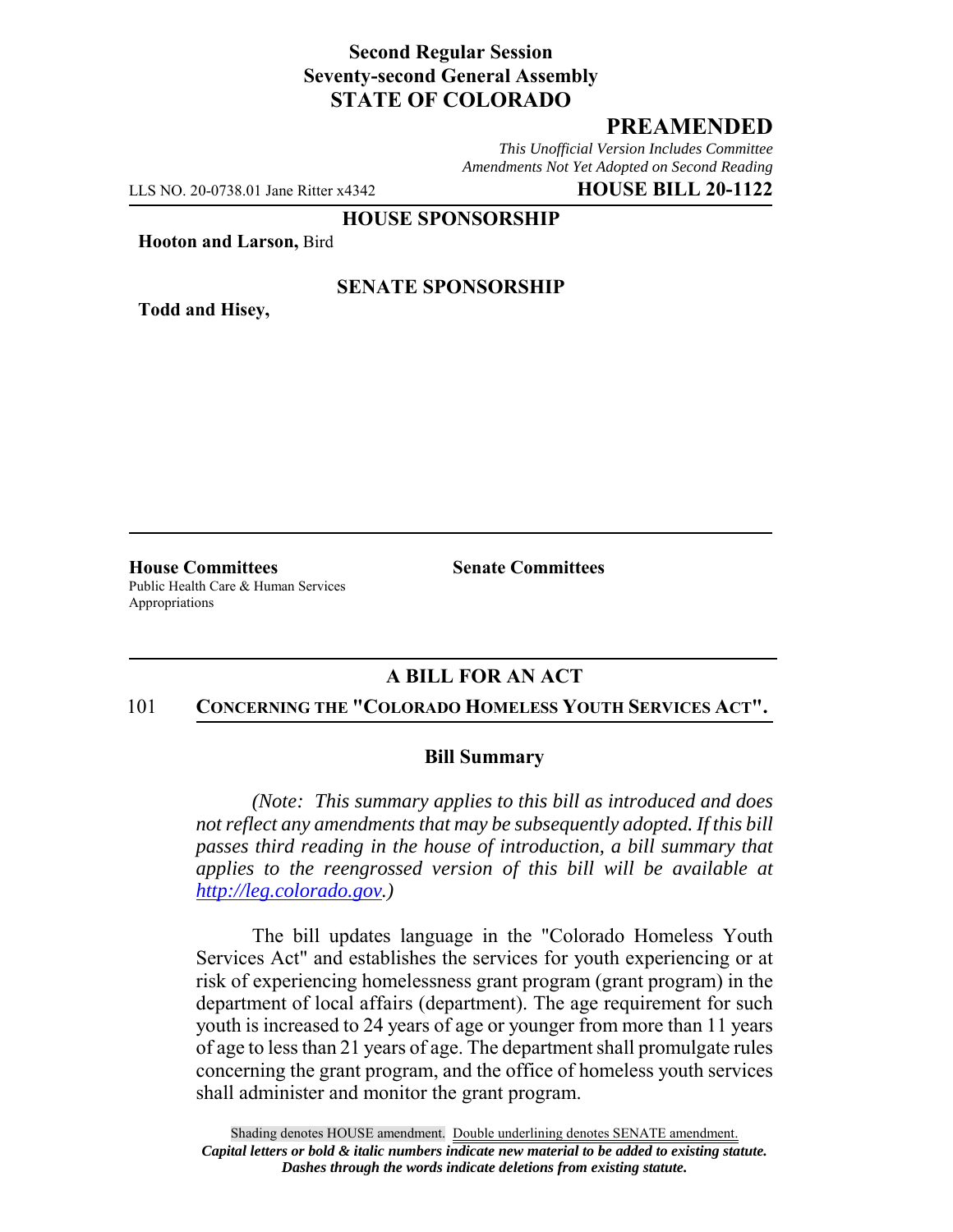The grant program consists of up to 5 awards of up to \$250,000 each awarded on or before January 1, 2021. Grant awards may only be awarded to existing providers of services to youth experiencing or at risk of experiencing homelessness, with priority given to those service providers that can expand services to underserved areas of the state, including street and community outreach, drop-in centers, emergency shelters, and supportive housing and transitional living programs.

The bill requires the department to prepare and submit a report to the appropriate committees of the general assembly on the outcomes of the grant program.

 *Be it enacted by the General Assembly of the State of Colorado:* **SECTION 1.** In Colorado Revised Statutes, **repeal and reenact, with amendments,** 24-32-723 as follows: **24-32-723. Office of homeless youth services - creation - function - duties - grant program - report - rules - short title - definitions - repeal.** (1) THE SHORT TITLE OF THIS SECTION IS THE "COLORADO HOMELESS YOUTH SERVICES ACT". 8 (2) AS USED IN THIS SECTION, UNLESS THE CONTEXT OTHERWISE REQUIRES: (a) "DEPARTMENT" MEANS THE DEPARTMENT OF LOCAL AFFAIRS. (b) "ENTITY" MEANS ANY STATE AGENCY, STATE-OPERATED PROGRAM, NONPROFIT COMMUNITY-BASED ORGANIZATION, OR PRIVATE NONPROFIT. (c) "OFFICE" MEANS THE OFFICE OF HOMELESS YOUTH SERVICES ESTABLISHED IN SUBSECTION (3) OF THIS SECTION. (d) "SERVICE PROVIDER" MEANS AN ENTITY THAT PROVIDES DIRECT SERVICES TO YOUTH EXPERIENCING OR AT RISK OF EXPERIENCING HOMELESSNESS.SERVICES MAY INCLUDE COMMUNITY OUTREACH, DROP-IN CENTERS AND PROGRAMS, EMERGENCY SHELTER PROGRAMS, AND INTEGRATED SUPPORTIVE HOUSING AND TRANSITIONAL LIVING PROGRAMS,

-2- 1122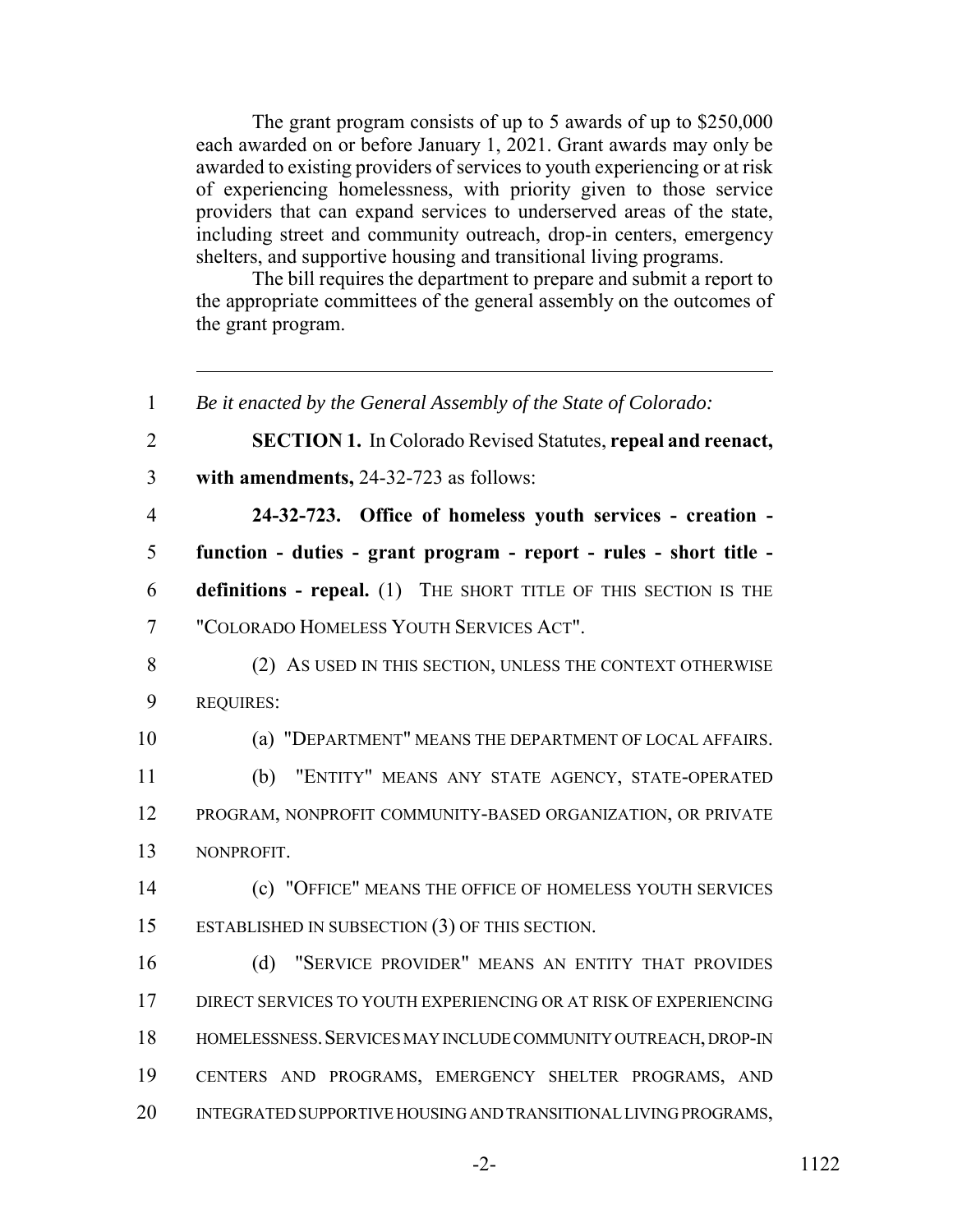AS THOSE SERVICES ARE DESCRIBED IN SUBSECTION (4)(e) OF THIS SECTION.

 (e) "YOUTH AT RISK OF EXPERIENCING HOMELESSNESS" MEANS A PERSON TWENTY-FOUR YEARS OF AGE OR YOUNGER WHOSE STATUS OR CIRCUMSTANCES INDICATE A SIGNIFICANT RISK OF EXPERIENCING HOMELESSNESS IN THE NEAR FUTURE. STATUS OR CIRCUMSTANCES THAT INDICATE SUCH A SIGNIFICANT RISK INCLUDE:

**(I) TRANSITIONING FROM OUT-OF-HOME PLACEMENT;** 

(II) EXPERIENCING PREVIOUS HOMELESSNESS;

 (III) HAVING PARENTS, LEGAL GUARDIANS, OR PRIMARY CAREGIVERS WHO ARE CURRENTLY OR WERE PREVIOUSLY EXPERIENCING HOMELESSNESS;

(IV) EXPOSURE TO ABUSE AND NEGLECT IN THE HOME; OR

 (V) EXPERIENCING CONFLICT WITH THE YOUTH'S PARENT OR LEGAL GUARDIAN AS A RESULT OF A SUBSTANCE OR ALCOHOL DEPENDENCY, A MENTAL HEALTH DISORDER, OR OTHER DISABILITY.

 (f) "YOUTH EXPERIENCING HOMELESSNESS" MEANS A PERSON TWENTY-FOUR YEARS OF AGE OR YOUNGER WHO:

 (I) IS UNACCOMPANIED BY A PARENT OR LEGAL GUARDIAN, AND SHELTER, APPROPRIATE CARE, OR SUPERVISION IS UNAVAILABLE;

**(II)** HAS A PARENT OR LEGAL GUARDIAN WHO IS UNABLE OR 22 UNWILLING TO PROVIDE SHELTER, CARE, OR SUPERVISION;

 (III) HAS A PARENT OR LEGAL GUARDIAN WHO LACKS A FIXED, REGULAR, AND ADEQUATE NIGHTTIME RESIDENCE. A FIXED, REGULAR, AND ADEQUATE NIGHTTIME RESIDENCE DOES NOT INCLUDE:

 (A) AN INSTITUTION OR PUBLICLY OR PRIVATELY OPERATED 27 SHELTER DESIGNED TO PROVIDE TEMPORARY LIVING ACCOMMODATIONS;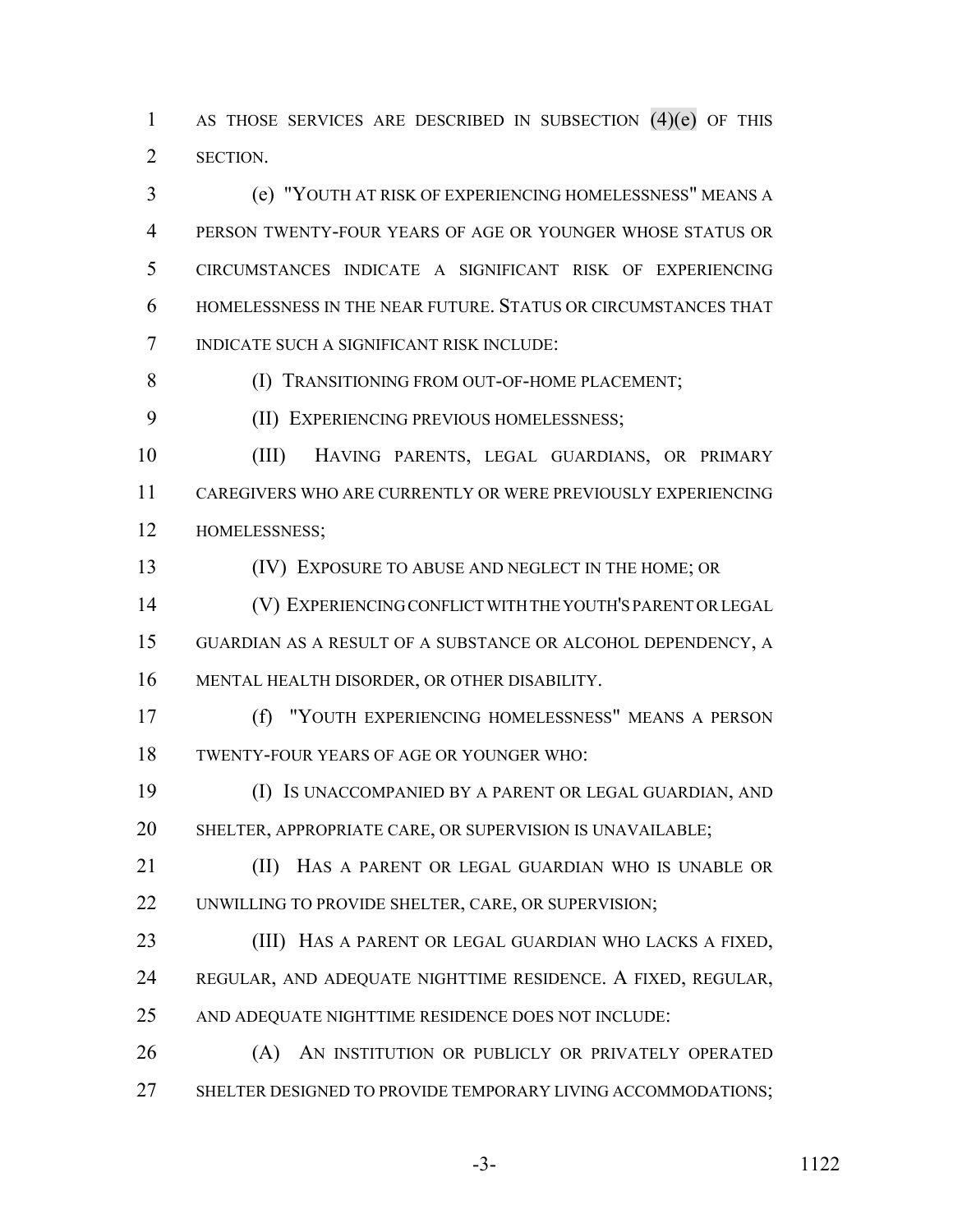(B) TRANSITIONAL HOUSING;

 (C) A TEMPORARY PLACEMENT WITH A PEER, FRIEND, OR FAMILY MEMBER WHO HAS NOT OFFERED PERMANENT RESIDENCE, A RESIDENTIAL LEASE, OR TEMPORARY LODGING FOR MORE THAN THIRTY DAYS; OR

 (D) A PUBLIC OR PRIVATE PLACE NOT DESIGNED FOR, NOR ORDINARILY USED AS, A REGULAR SLEEPING ACCOMMODATION FOR HUMAN BEINGS.

 (3) (a) THE OFFICE OF HOMELESS YOUTH SERVICES IS ESTABLISHED IN THE DEPARTMENT OF LOCAL AFFAIRS FOR THE PURPOSE OF PROVIDING INFORMATION, COORDINATION, AND SUPPORT SERVICES TO ENTITIES SERVING THE YOUTH EXPERIENCING OR AT RISK OF EXPERIENCING HOMELESSNESS.

(b) THE GOALS OF THE OFFICE ARE TO:

 (I) IDENTIFY AND REMOVE OBSTACLES TO THE PROVISION OF SERVICES;

16 (II) IMPROVE THE QUALITY OF SERVICES PROVIDED TO YOUTH 17 EXPERIENCING OR AT RISK OF EXPERIENCING HOMELESSNESS;

 (III) REDUCE NEEDLESS EXPENDITURES CAUSED BY THE PROVISION OF OVERLAPPING SERVICES; AND

**(IV)** IDENTIFY HOUSING AND SUPPORTIVE SERVICES FUNDING RESOURCES AVAILABLE TO ENTITIES SERVING YOUTH EXPERIENCING OR AT 22 RISK OF EXPERIENCING HOMELESSNESS.

**(c)** TO ACHIEVE THE GOALS SET FORTH IN SUBSECTION (3)(b) OF THIS SECTION, THE OFFICE SHALL, AT A MINIMUM:

 (I) PROVIDE INFORMATION, COORDINATION, AND TECHNICAL ASSISTANCE AS NECESSARY TO REDUCE NEEDLESS EXPENDITURES ASSOCIATED WITH THE PROVISION OF OVERLAPPING SERVICES AND TO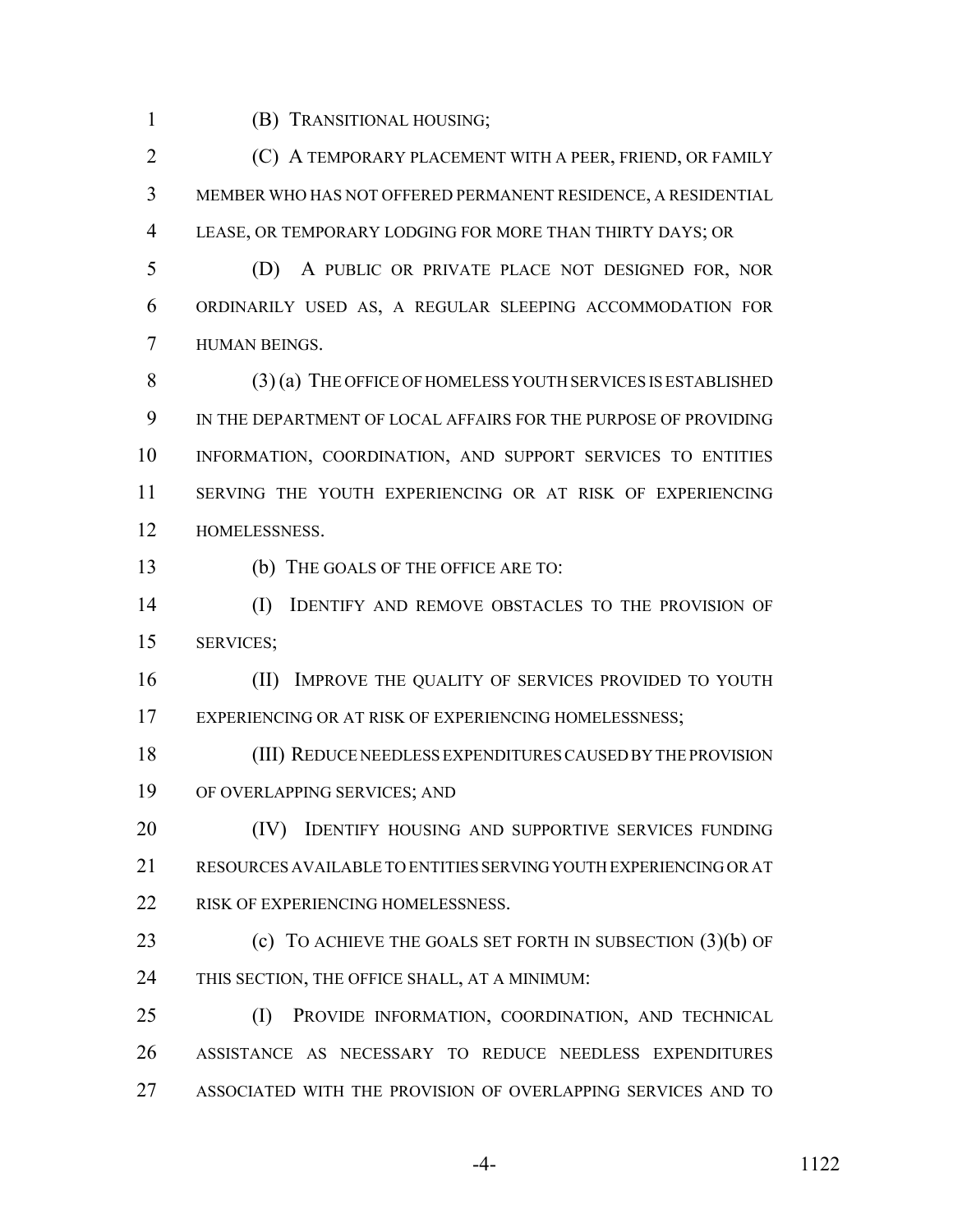IMPROVE THE QUALITY OF SERVICES PROVIDED TO YOUTH EXPERIENCING OR AT RISK OF EXPERIENCING HOMELESSNESS;

 (II) IDENTIFY PROCEDURAL AND SUBSTANTIVE OBSTACLES TO THE PROVISION OF SERVICES AND TO MAKE RECOMMENDATIONS TO THE ENTITIES SPECIFIED IN THIS SECTION CONCERNING PROCEDURAL, REGULATORY, OR STATUTORY CHANGES NECESSARY TO REMOVE SUCH OBSTACLES;

 (III) OBTAIN INFORMATION FROM SERVICE PROVIDERS CONCERNING KNOWN SERVICES AVAILABLE FOR YOUTH EXPERIENCING OR AT RISK OF EXPERIENCING HOMELESSNESS AND TO POST SUCH 11 INFORMATION ON THE OFFICE'S WEBSITE;

 (IV) DEVELOP, MAINTAIN, AND MAKE AVAILABLE A LISTING OF ALL RIGHTS AND ORGANIZATIONS RELEVANT TO YOUTH EXPERIENCING OR AT RISK OF EXPERIENCING HOMELESSNESS, INCLUDING A LISTING OF LEGAL, EDUCATIONAL, AND VICTIMS' RIGHTS AND RELATED ORGANIZATIONS;

 (V) OBTAIN INFORMATION CONCERNING KNOWN FUNDING SOURCES AVAILABLE FOR YOUTH EXPERIENCING OR AT RISK OF EXPERIENCING HOMELESSNESS; AND

 (VI) WORK WITH ENTITIES TO IDENTIFY ISSUES CONCERNING SHARING OF INFORMATION IN PROVIDING SERVICES TO YOUTH EXPERIENCING OR AT RISK OF EXPERIENCING HOMELESSNESS AND TO FACILITATE RESOLUTION OF SUCH INFORMATION-SHARING ISSUES.

23 (d) IN PERFORMING ITS DUTIES, THE OFFICE IS STRONGLY ENCOURAGED TO WORK WITH THE EXECUTIVE DIRECTOR OF THE DEPARTMENT OF PUBLIC HEALTH AND ENVIRONMENT, OR HIS OR HER DESIGNEE; THE CHIEF JUSTICE OR COURT ADMINISTRATOR OF THE JUDICIAL DEPARTMENT; PRIVATE NONPROFIT AND NOT-FOR-PROFIT ORGANIZATIONS;

-5- 1122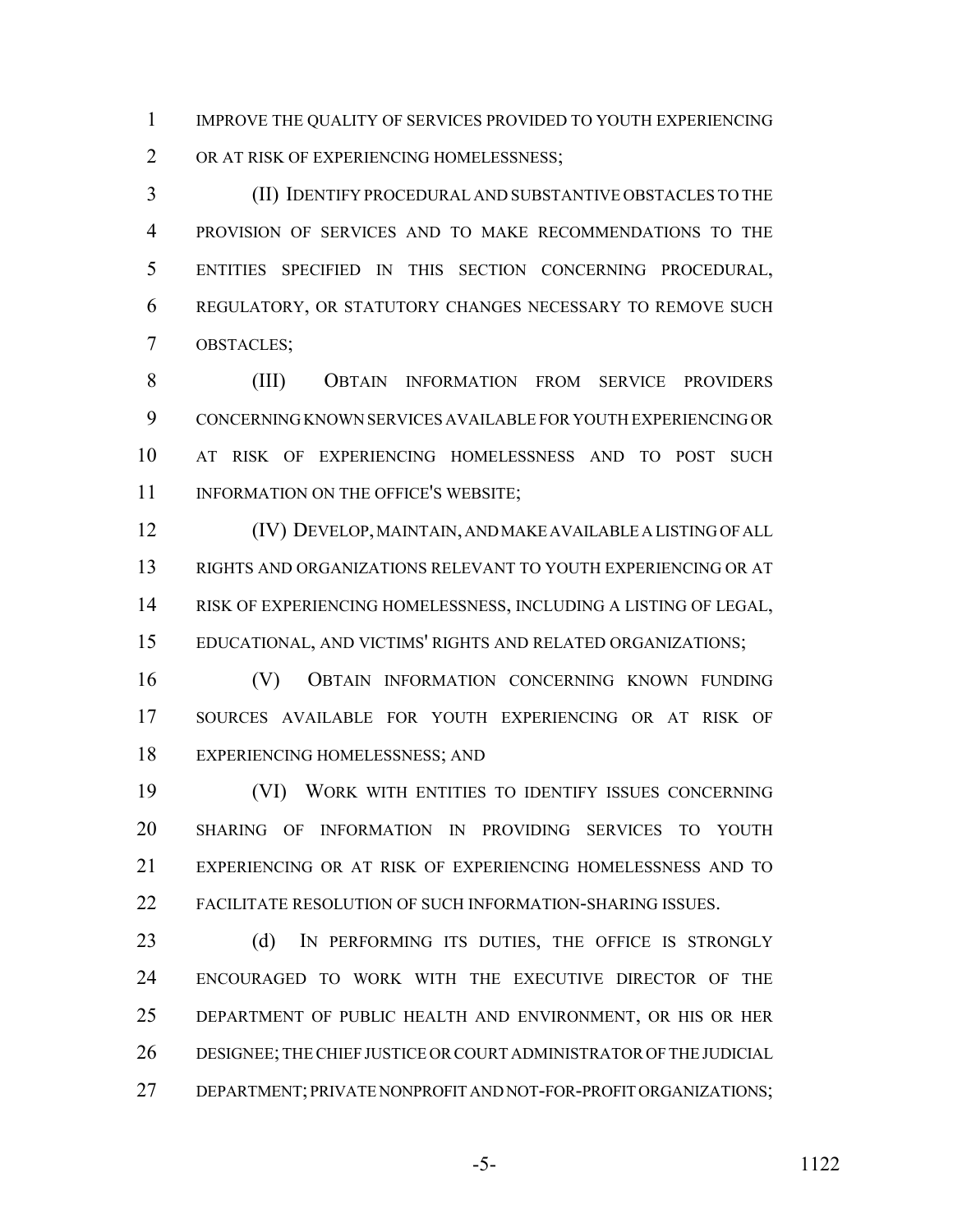APPROPRIATE FEDERAL DEPARTMENTS; AND OTHER KEY STAKEHOLDERS 2 IN THE COMMUNITY.

 (4) (a) THE SERVICES FOR YOUTH EXPERIENCING OR AT RISK OF EXPERIENCING HOMELESSNESS GRANT PROGRAM, REFERRED TO IN THIS SUBSECTION (4) AND SUBSECTION (5) OF THIS SECTION AS THE "GRANT PROGRAM", IS ESTABLISHED IN THE DEPARTMENT. THE PURPOSE OF THE GRANT PROGRAM IS TO PROVIDE ASSISTANCE TO YOUTH WHO ARE EXPERIENCING OR AT RISK OF EXPERIENCING HOMELESSNESS AND TO REDUCE THE INCIDENCE OF HOMELESSNESS FOR THAT POPULATION. THE GRANT PROGRAM SHALL AWARD UP TO FIVE GRANTS ON OR BEFORE 11 JANUARY 1, 2021, OF NO MORE THAN TWO HUNDRED FIFTY THOUSAND DOLLARS EACH TO EXISTING SERVICE PROVIDERS THAT DEMONSTRATE A COMMITMENT TO PROVIDING DIRECT SERVICES TO YOUTH EXPERIENCING 14 OR AT RISK OF EXPERIENCING HOMELESSNESS. THE DEPARTMENT SHALL AWARD GRANTS ONLY TO EXISTING PROGRAMS THAT PROVIDE THE SERVICES DESCRIBED IN THIS SUBSECTION (4). GRANT AWARDS MAY BE USED FOR TECHNICAL ASSISTANCE, CAPACITY BUILDING, AND DIRECT PROVISION OF SERVICES.

 (b) THE DEPARTMENT IS AUTHORIZED TO USE MONEY FROM THE 20 HOUSING DEVELOPMENT GRANT FUND, CREATED IN SECTION 24-32-721, TO FUND THE GRANT PROGRAM.

**(c) ON OR BEFORE SEPTEMBER 1, 2020, THE DEPARTMENT SHALL**  PROMULGATE RULES CONCERNING THE APPLICATION PROCESS, TIMELINE, AND ELIGIBILITY AND AWARD CRITERIA.THE DEPARTMENT SHALL AWARD 25 ALL GRANTS ON OR BEFORE JANUARY 1, 2021. IN AWARDING THE GRANTS, THE DEPARTMENT SHALL GIVE PRIORITY TO THOSE APPLICANTS THAT CAN BETTER MEET STATEWIDE NEEDS, ESPECIALLY IN AREAS WHERE SERVICES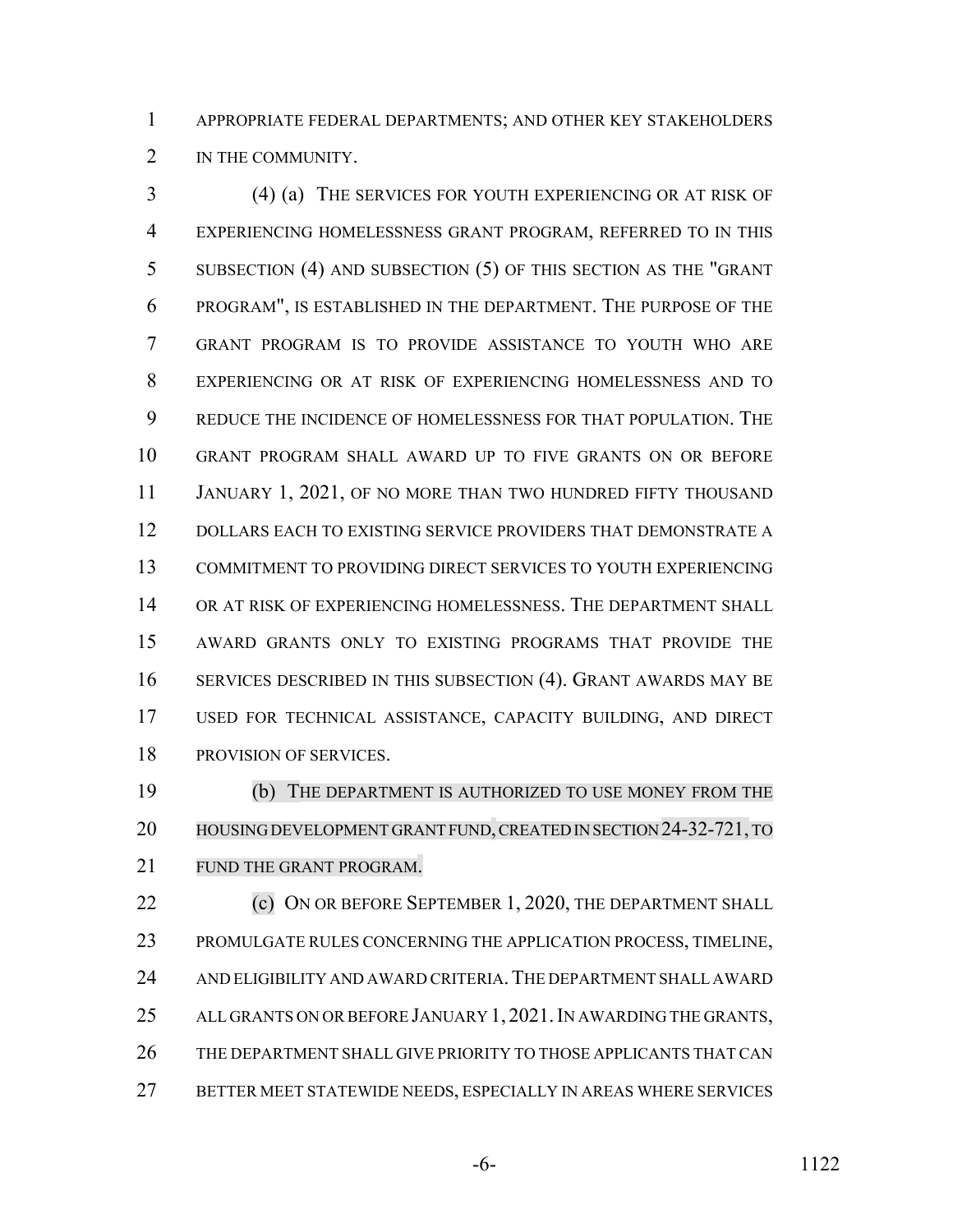FOR YOUTH EXPERIENCING OR AT RISK OF EXPERIENCING HOMELESSNESS HAVE NOT PREVIOUSLY BEEN ESTABLISHED.

 (d) THE OFFICE SHALL ADMINISTER THE GRANT PROGRAM, INCLUDING REVIEWING APPLICATIONS AND MAKING RECOMMENDATIONS TO THE DEPARTMENT REGARDING WHICH SERVICE PROVIDERS SHOULD RECEIVE A GRANT. THE OFFICE IS RESPONSIBLE FOR MONITORING THE SERVICE PROVIDERS THAT RECEIVE GRANT AWARDS AND FOR COLLECTING DATA CONCERNING SERVICES PROVIDED THROUGH THE GRANT AWARDS.

 (e) SERVICE PROVIDERS THAT PROVIDE ONE OR MORE OF THE FOLLOWING SERVICES ARE ELIGIBLE TO RECEIVE A GRANT AWARD:

 (I) STREET AND COMMUNITY OUTREACH AND DROP-IN CENTERS.A DROP-IN CENTER SHALL PROVIDE WALK-IN ACCESS TO CRISIS INTERVENTION AND ONGOING SUPPORTIVE SERVICES, INCLUDING ONE-TO-ONE CASE MANAGEMENT SERVICES ON A SELF-REFERRAL BASIS. STREET AND COMMUNITY OUTREACH PROGRAMS SHALL LOCATE, CONTACT, AND PROVIDE INFORMATION, REFERRALS, AND SERVICES TO YOUTH EXPERIENCING OR AT RISK OF EXPERIENCING HOMELESSNESS. INFORMATION, REFERRALS, AND SERVICES MAY INCLUDE, BUT ARE NOT LIMITED TO:

**(A) FAMILY REUNIFICATION SERVICES;** 

**(B) CONFLICT RESOLUTION OR MEDIATION COUNSELING;** 

**(C) ASSISTANCE IN OBTAINING TEMPORARY EMERGENCY SHELTER;**  (D) ASSISTANCE WITH EDUCATION, EMPLOYMENT, AND INDEPENDENT LIVING SKILLS;

 (E) ASSISTANCE IN OBTAINING FOOD, CLOTHING, MEDICAL CARE, OR MENTAL HEALTH COUNSELING;

(F) COUNSELING REGARDING VIOLENCE, SEXUAL EXPLOITATION,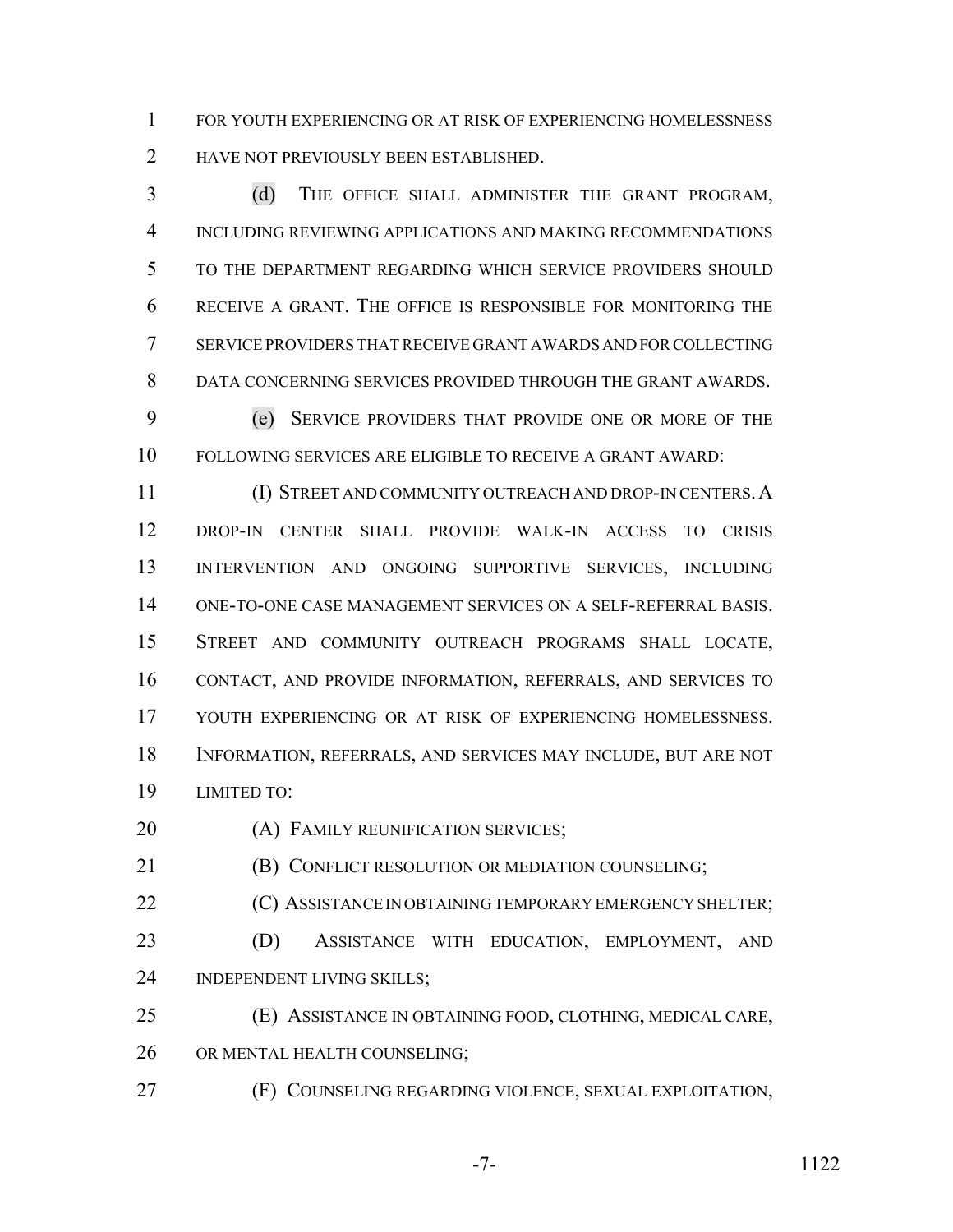AND SUBSTANCE ABUSE;

**(G) REFERRALS TO OTHER SERVICE PROVIDERS;** 

(H) AFTERCARE SERVICES;

 (I) SPECIALIZED SERVICES FOR HIGHLY VULNERABLE YOUTH WHO ARE EXPERIENCING OR AT RISK OF EXPERIENCING HOMELESSNESS, INCLUDING TEEN PARENTS; YOUTH WITH BEHAVIORAL HEALTH ISSUES; SEXUALLY EXPLOITED YOUTH; LESBIAN, GAY, BISEXUAL, OR TRANSGENDER YOUTH; YOUTH OF COLOR; OR YOUTH WHO ARE VICTIMS OF OR EXPERIENCING HUMAN TRAFFICKING; AND

(J) HOMELESSNESS PREVENTION SERVICES;

 (II) EMERGENCY SHELTER PROGRAMS. AN EMERGENCY SHELTER PROGRAM SHALL PROVIDE YOUTH EXPERIENCING OR AT RISK OF EXPERIENCING HOMELESSNESS WITH REFERRAL AND WALK-IN ACCESS TO EMERGENCY SHORT-TERM RESIDENTIAL CARE. AN EMERGENCY SHELTER PROGRAM SHALL PROVIDE YOUTH EXPERIENCING OR AT RISK OF EXPERIENCING HOMELESSNESS WITH SAFE, DIGNIFIED SHELTER, INCLUDING PRIVATE SHOWER FACILITIES, BEDS, AND AT LEAST ONE MEAL EACH DAY. SUCH PROGRAMS SHALL ASSIST A YOUTH EXPERIENCING OR AT RISK OF EXPERIENCING HOMELESSNESS WITH REUNIFICATION WITH FAMILY OR LEGAL GUARDIAN WHEN REQUIRED OR APPROPRIATE. SERVICES AT EMERGENCY SHELTER PROGRAMS MAY INCLUDE, BUT ARE NOT LIMITED TO:

**(A) FAMILY REUNIFICATION SERVICES;** 

**(B) INDIVIDUAL, FAMILY, AND GROUP COUNSELING;** 

(C) ASSISTANCE OBTAINING CLOTHING;

 (D) ACCESS TO MEDICAL, DENTAL, AND MENTAL HEALTH SERVICES;

(E) EDUCATION AND EMPLOYMENT SERVICES;

-8- 1122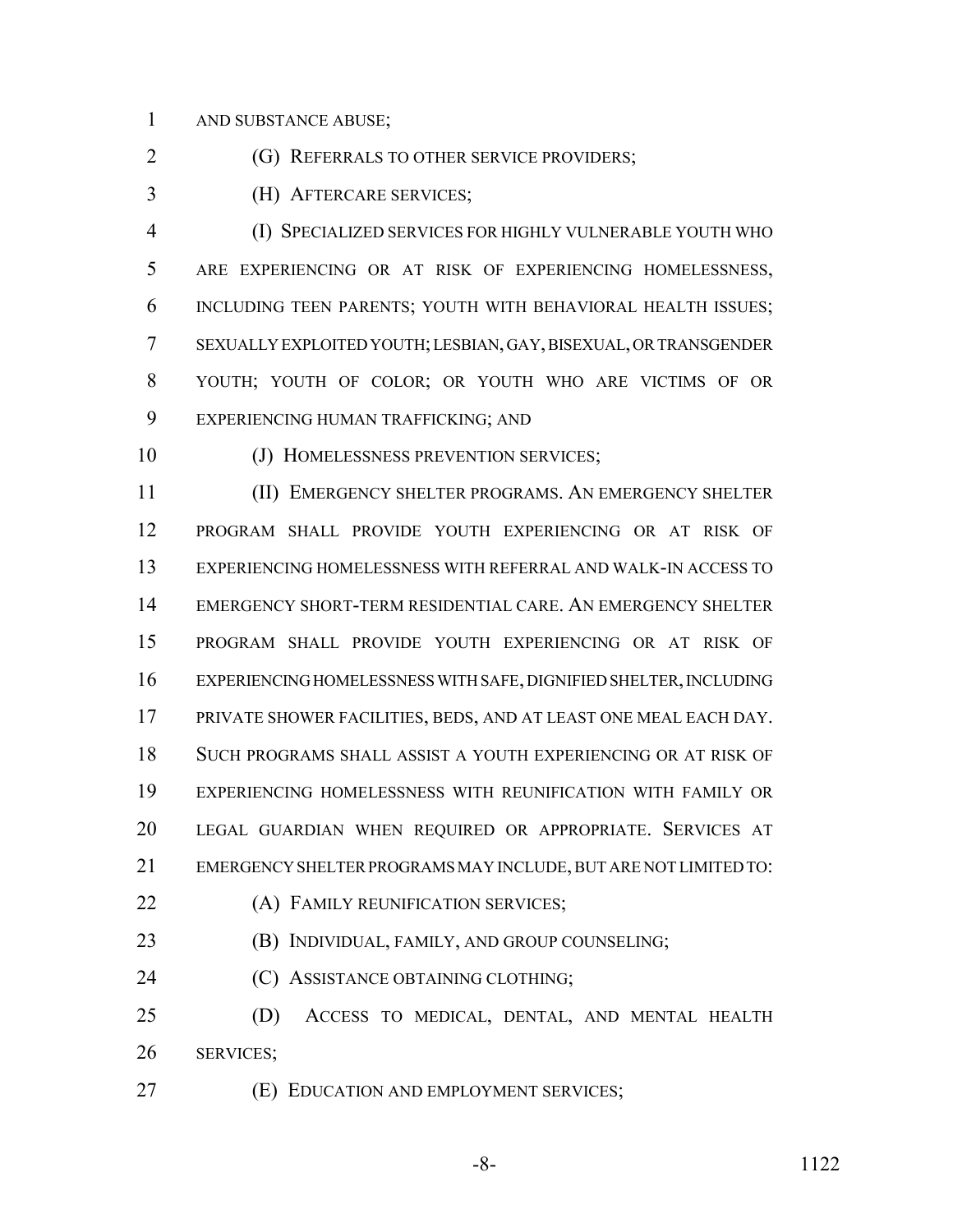| 1  | (F) RECREATIONAL ACTIVITIES;                                      |
|----|-------------------------------------------------------------------|
| 2  | (G) ADVOCACY AND REFERRAL SERVICES;                               |
| 3  | (H) INDEPENDENT LIVING SKILLS TRAINING;                           |
| 4  | (I) AFTERCARE AND FOLLOW-UP SERVICES;                             |
| 5  | (J) TRANSPORTATION; AND                                           |
| 6  | (K) HOMELESSNESS PREVENTION SERVICES;                             |
| 7  | (III) SUPPORTIVE HOUSING AND TRANSITIONAL LIVING PROGRAMS.        |
| 8  | SUPPORTIVE HOUSING AND TRANSITIONAL LIVING PROGRAMS SHALL HELP    |
| 9  | YOUTH EXPERIENCING OR AT RISK OF EXPERIENCING HOMELESSNESS FIND   |
| 10 | AND MAINTAIN SAFE, DIGNIFIED HOUSING. A SUPPORTIVE HOUSING AND    |
| 11 | TRANSITIONAL LIVING PROGRAM MAY ALSO PROVIDE RENTAL ASSISTANCE    |
| 12 | AND RELATED SUPPORTIVE SERVICES OR REFER YOUTH TO OTHER SERVICE   |
| 13 | PROVIDERS. SERVICES PROVIDED MAY INCLUDE, BUT ARE NOT LIMITED TO: |
| 14 | (A) EDUCATION ASSISTANCE AND REFERRALS TO EDUCATIONAL             |
| 15 | PROGRAMS;                                                         |
| 16 | (B) CAREER PLANNING, EMPLOYMENT, WORK, AND INDEPENDENT            |
| 17 | LIVING SKILLS TRAINING;                                           |
| 18 | (C) JOB PLACEMENT SERVICES;                                       |
| 19 | (D) BUDGETING AND MONEY MANAGEMENT ASSISTANCE;                    |
| 20 | ASSISTANCE IN SECURING PERMANENT HOUSING THAT IS<br>(E)           |
| 21 | APPROPRIATE TO THE YOUTH'S NEEDS AND INCOME;                      |
| 22 | (F) COUNSELING REGARDING VIOLENCE, SEXUAL EXPLOITATION,           |
| 23 | AND SUBSTANCE ABUSE;                                              |
| 24 | REFERRALS FOR HEALTH CARE OR ALCOHOL OR SUBSTANCE<br>(G)          |
| 25 | DEPENDENCY SERVICES;                                              |
| 26 | (H) PARENTING SKILLS EDUCATION;                                   |
| 27 | AFTERCARE AND FOLLOW-UP SERVICES; AND<br>(1)                      |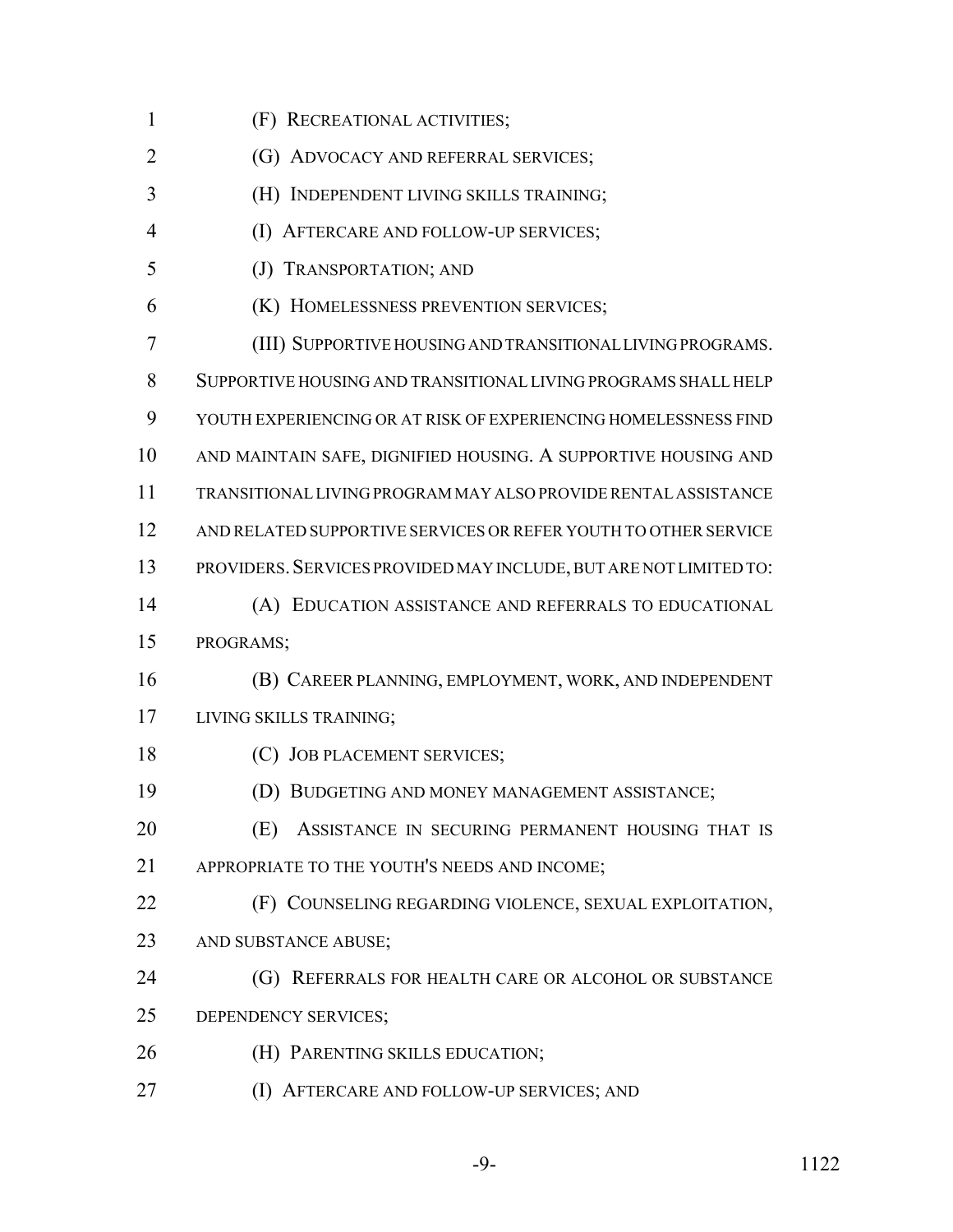(J) HOMELESSNESS PREVENTION SERVICES.

(f) THIS SUBSECTION (4) IS REPEALED, EFFECTIVE JULY 1, 2023.

 (5) (a) ON OR BEFORE MARCH 1, 2023, THE DEPARTMENT SHALL PREPARE AND SUBMIT TO THE PUBLIC HEALTH CARE AND HUMAN SERVICES COMMITTEE OF THE HOUSE OF REPRESENTATIVES AND THE HEALTH AND HUMAN SERVICES COMMITTEE OF THE SENATE, OR ANY SUCCESSOR COMMITTEES, A REPORT TO SUMMARIZE THE STATUS OF YOUTH EXPERIENCING OR AT RISK OF EXPERIENCING HOMELESSNESS AND THE IMPACT OF THE GRANT PROGRAM ON SUCH YOUTH. THE REPORT MUST INCLUDE:

 (I) A LIST OF THE AREAS OF THE STATE, PRE- AND POST-GRANT PROGRAM, WITH THE GREATEST NEED FOR SERVICES, INCLUDING HOUSING, 13 AND THE LEVEL AND NATURE OF SUCH NEEDS;

14 (II) A LIST OF GRANT RECIPIENTS AND THE AMOUNT OF EACH GRANT;

16 (III) THE DISTRIBUTION OF GRANT MONEY THROUGHOUT THE 17 STATE BASED ON POPULATION NEEDS;

 (IV) ANY AVAILABLE FOLLOW-UP INFORMATION, EXCLUDING ANY PERSONAL IDENTIFYING INFORMATION, ON ANY YOUTH WHO RECEIVED SERVICES THROUGH THE GRANT PROGRAM; AND

**(V)** ANY OTHER PERTINENT OUTCOMES FOR THE POPULATIONS SERVED TO DETERMINE THE EFFECTIVENESS OF THE GRANT PROGRAM.

 (b) THIS SUBSECTION (5) IS REPEALED, EFFECTIVE JULY 1, 2023. **SECTION 2.** In Colorado Revised Statutes, 24-32-721, **add**

25  $(2)(g)$  as follows:

 **24-32-721. Colorado affordable housing construction grants and loans - housing development grant fund - creation - housing**